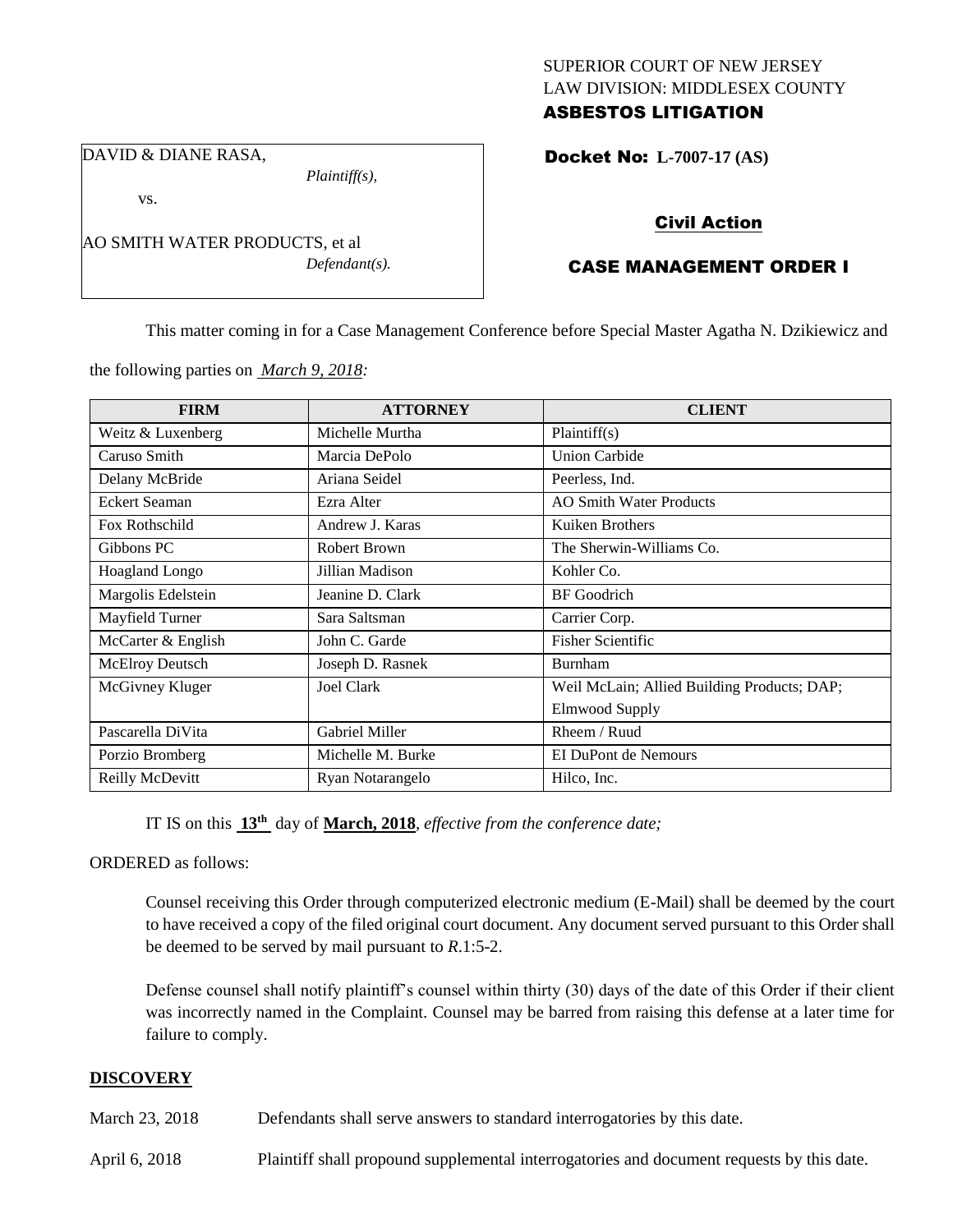| May 7, 2018   | Defendants shall serve answers to supplemental interrogatories and document requests by this<br>date.                                                                                                       |
|---------------|-------------------------------------------------------------------------------------------------------------------------------------------------------------------------------------------------------------|
| April 6, 2018 | Defendants shall propound supplemental interrogatories and document requests by this date.                                                                                                                  |
| May 7, 2018   | Plaintiff shall serve answers to supplemental interrogatories and document requests by this<br>date.                                                                                                        |
| July 9, 2018  | Fact discovery, including depositions, shall be completed by this date. Plaintiff's counsel shall<br>contact the Special Master within one week of this deadline if all fact discovery is not<br>completed. |
| July 9, 2018  | Depositions of corporate representatives shall be completed by this date.                                                                                                                                   |

### **EARLY SETTLEMENT**

July 6, 2018 Settlement demands shall be served on all counsel and the Special Master by this date.

#### **SUMMARY JUDGMENT MOTION PRACTICE**

- July 6, 2018 Plaintiff's counsel shall advise, in writing, of intent not to oppose motions by this date.
- July 20, 2018 Summary judgment motions shall be filed no later than this date.
- August 17, 2018 Last return date for summary judgment motions.

#### **MEDICAL DEFENSE**

- June 29, 2018 Plaintiff shall serve medical expert reports by this date.
- September 28, 2018 Defendants shall identify its medical experts and serve medical reports, if any, by this date. In addition, defendants shall notify plaintiff's counsel (as well as all counsel of record) of a joinder in an expert medical defense by this date.

### **LIABILITY EXPERT REPORTS**

- June 29, 2018 Plaintiff shall identify its liability experts and serve liability expert reports or a certified expert statement by this date or waive any opportunity to rely on liability expert testimony.
- September 28, 2018 Defendants shall identify its liability experts and serve liability expert reports, if any, by this date or waive any opportunity to rely on liability expert testimony.

#### **ECONOMIST EXPERT REPORTS**

June 29, 2018 Plaintiff shall identify its expert economists and serve expert economist report(s), if any, by this date or waive any opportunity to rely on economic expert testimony.

# September 28, 2018 Defendants shall identify its expert economists and serve expert economist report(s), if any, by this date or waive any opportunity to rely on economic expert testimony.

 $\_$  ,  $\_$  ,  $\_$  ,  $\_$  ,  $\_$  ,  $\_$  ,  $\_$  ,  $\_$  ,  $\_$  ,  $\_$  ,  $\_$  ,  $\_$  ,  $\_$  ,  $\_$  ,  $\_$  ,  $\_$  ,  $\_$  ,  $\_$  ,  $\_$  ,  $\_$  ,  $\_$  ,  $\_$  ,  $\_$  ,  $\_$  ,  $\_$  ,  $\_$  ,  $\_$  ,  $\_$  ,  $\_$  ,  $\_$  ,  $\_$  ,  $\_$  ,  $\_$  ,  $\_$  ,  $\_$  ,  $\_$  ,  $\_$  ,